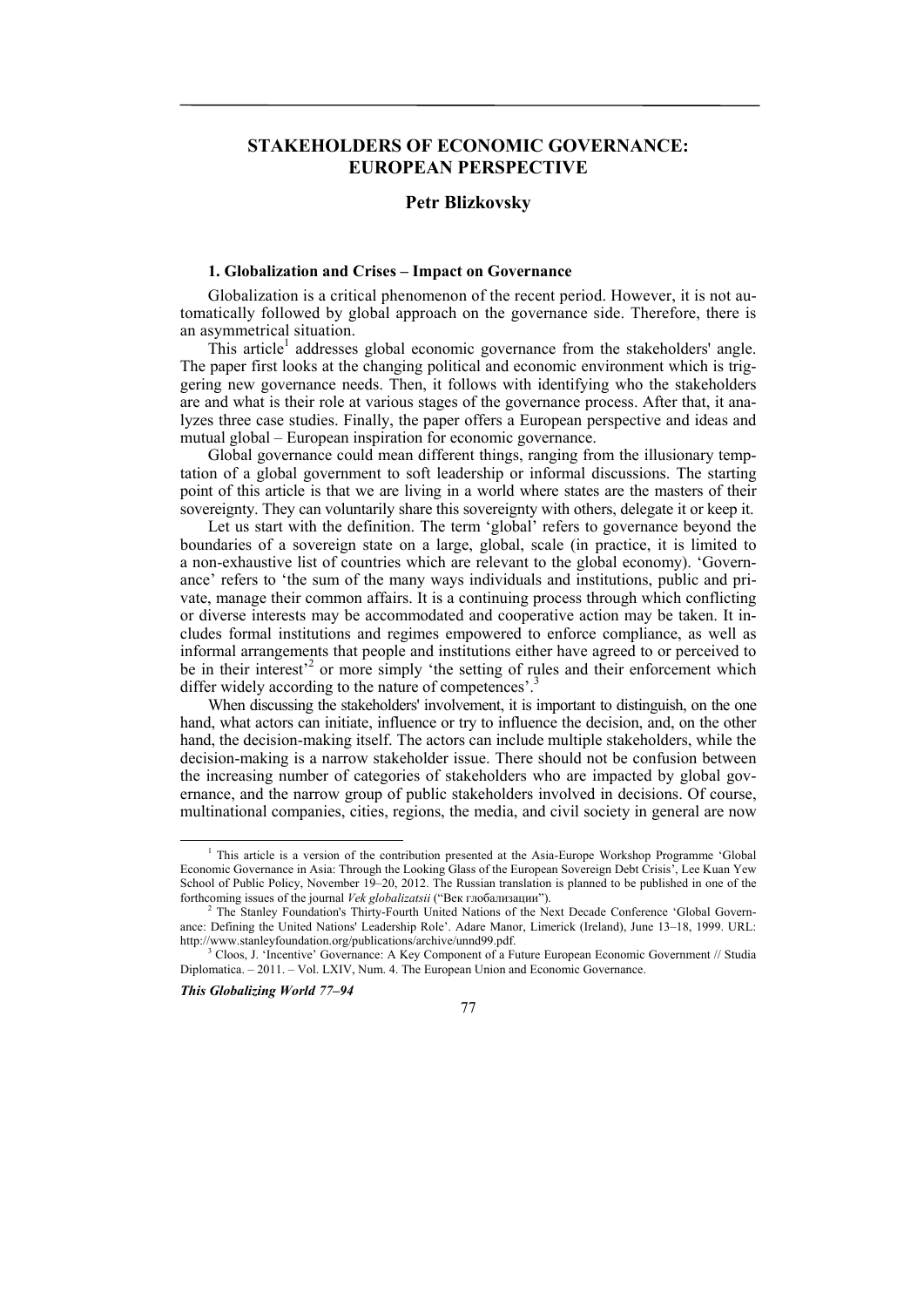more involved in shaping governance, and the frontiers for the free movement of people, capital, goods and ideas are more open than in the past, but it is the governments and parliaments which decide in the end.

On the global scale, the fast pace of globalization in the last decades has resulted in increasingly interdependent countries and regions. International trade and finance have grown faster than GDP and have been an undisputed source of growth and prosperity.4 However, it has also been shown that the sudden reversal in trade and finance can be very disrupting – economically, socially and politically. Indeed, globalization relates to international spillovers, and these can be both positive and negative.

David A. Mayer-Foulkes<sup>5</sup> finds the long-term roots of the current economic crisis in the dynamics of globalization and in the link between the acceleration of the world growth rate, increases of inequalities in leading countries and a situation where the interest rate decreases if capital accumulates at a faster rate than technological change.

Global financial stability and global economic growth can in this sense be interpreted as global public goods. The strengthening of global safety nets and firewalls to deal with emergencies could be an example of such goods, and these require global fora and institutions to deliver them. Importantly, the need for such an international cooperation seems to be a broad-based desire by many stakeholders, including policymakers, analysts and private sector.

The traditional institutions involved in global economic governance were the Bretton Woods institutions and the World Trade Organization. However, a shift took place with the Asian crisis of the late 1990s, where the G7 was unable to efficiently lead the way out of the crisis. Then the G20 was established, bringing together major advanced and emerging economies to stabilize the global financial market. Later, in 2008–2009, as a result of the financial and economic crisis, the G20 members were called upon to further strengthen international cooperation, and G20 Leaders' Summits were held for the first time.

At the EU level, efforts to deal with the euro crisis are to some extent parallel to those by global fora and institutions at the global level. Indeed, calls for increased governance in the EU have equally highlighted the need for strengthening stabilization tools and for stronger policy coordination (a reinforced architecture for the Economic and Monetary Union).

### **2. Who are the Stakeholders of Global Economic Governance?**

The stakeholders in broad terms are the actors involved in the process of establishing global economic rules.

To understand the role of the stakeholders in economic governance in the last two decades, it is worth mentioning two key developments – globalization and democratization. Globalization has increased the interconnectivity of the global economy and thus the need for global rule-setting. Interdependence and the need for a common vision have increased. By the democratisation of the global scene, we mean both the falling of the iron curtain with the subsequent establishment of democratic and market-based societies in Central and East Europe, and the process of liberalization of the Chinese and other Asian economies and societies. These two processes have also changed the rules of the game for global economic governance.

 $\frac{1}{4}$  Khanna, P. How Multi-stakeholder is Global Policy? // Global Policy. – 2012. – Num. 3(3). – P. 384–390. doi: 10.1111/j.1758-5899.2011.00140. 5

 $<sup>5</sup>$  Mayer-Foulkes, D. A. Long-Term Fundamentals of the 2008 Economic Crisis // Global Economy Journal. –</sup> 2009. – Num. 9(4). – Article 6. URL: http://relooney.fatcow.com/SI\_FAO-Asia/Crisis\_2.pdf.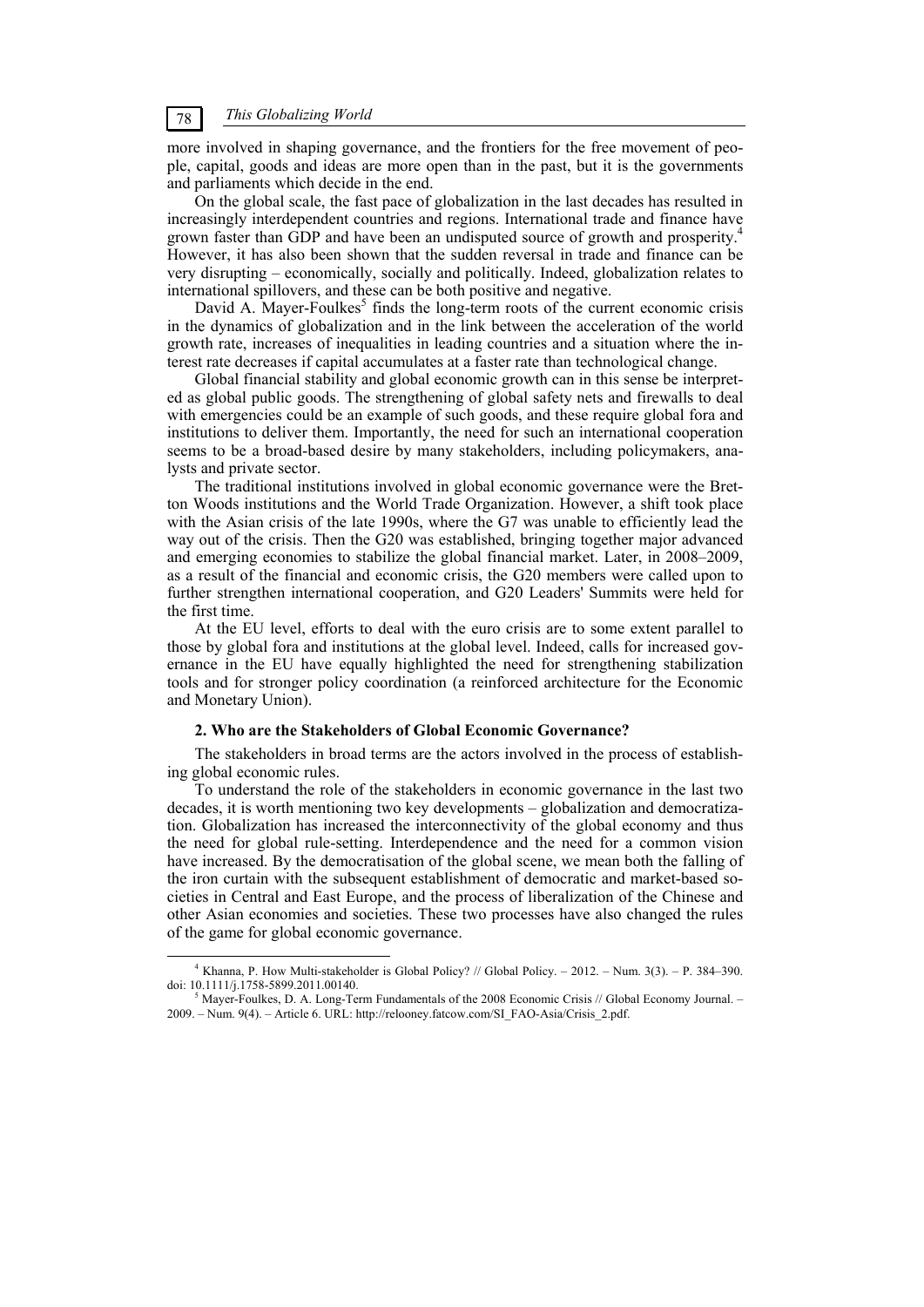Long-term global economic governance is shaped both by markets and democracies. Thus, the balancing act is between the ongoing pressure from investors expressed by the evolution of share indices and other financial indicators, on the one hand, and the slow and complex decision-making of parliaments and governments in the multilateral framework, on the other. There is an obvious gap between the speed of pressure and the collective action in economic governance, especially in times of crisis. This could be witnessed in the G20 process as well as during the financial crisis in the EU at the regional level.

A short-term trigger for global economic governance was the economic crisis.<sup>6</sup> The Asian financial crisis of 1997–1998, the 2008 mortgage and banking crises and the ongoing sovereign debt crisis in some EU countries triggered<sup>7</sup> global economic governance changes – both procedurally, by creating new regional or global institutions or fora, and by adopting new rules in substance.

Global economic governance thus gained momentum due to long-term (globalization, democratization) and short-term (financial crisis) factors and increased the role of the public sector involvement ('the state is back') – the process is a multi-stakeholder one.<sup>8</sup>

The process of rule-setting typically happens in four stages: signalling, initiating, shaping and deciding. The stakeholders vary at each stage, with the general pattern of narrowing them down (Table 1).

At the signalling stage, the wide range of stakeholders are signalling failures or putting the existing cross-border rules (or their absence) under scrutiny. This comprises the evolution of stocks and shares of companies in various sectors, bonds of sovereigns as well as the sentiment and opinion presented by the media and civil society, including the non-profit sector. Typically, the number of identified issues is very wide and it is for the stakeholders at the further stages to decide which they will prioritize as a subject for governance.

At the initiating stage, the problem is identified and the cross-border spillovers should be demonstrated in order to advocate the case of collective action. The stakeholders in this stage are broad, ranging from the private sector and their lobbyists, the media, NGOs, the academic sphere and public sector.

At the shaping stage, the range of stakeholders narrows down. The rules are drafted by the relevant international bodies according to their rules. Input is provided by private, technical or public actors or their combination. Case studies for each of these cases are provided below.

At the deciding stage, the stakeholders involved are limited further to the competent authority which makes the decision. They are exclusively public authorities once the normative rules are established.

 $\overline{6}$  Mayer-Foulkes, D. A. Long-Term Fundamentals…; Frieden, J. Global Economic Governance after the Crisis. Paper based on a lecture delivered to the German Economics Association (Verein für Socialpolitik), Frankfurt, September 5, 2011. – Harvard University, Department of Government, April 2012.

 $^7$  Lianou, M. Lessons from the Greek Tragedy: Europe Needs Economic Governance // International Advances in Economic Research. – 2012. – Num.  $18(2)$ . – Pp. 241–242.

Khanna, P. How Multi-stakeholder is Global Policy?…; Petersmann, E. U. International Economic Law, 'Public Reason', and Multilevel Governance Of Interdependent Public Goods // Journal of International Economic Law. – 2011. – Num. 14(1). – Pp. 23–76.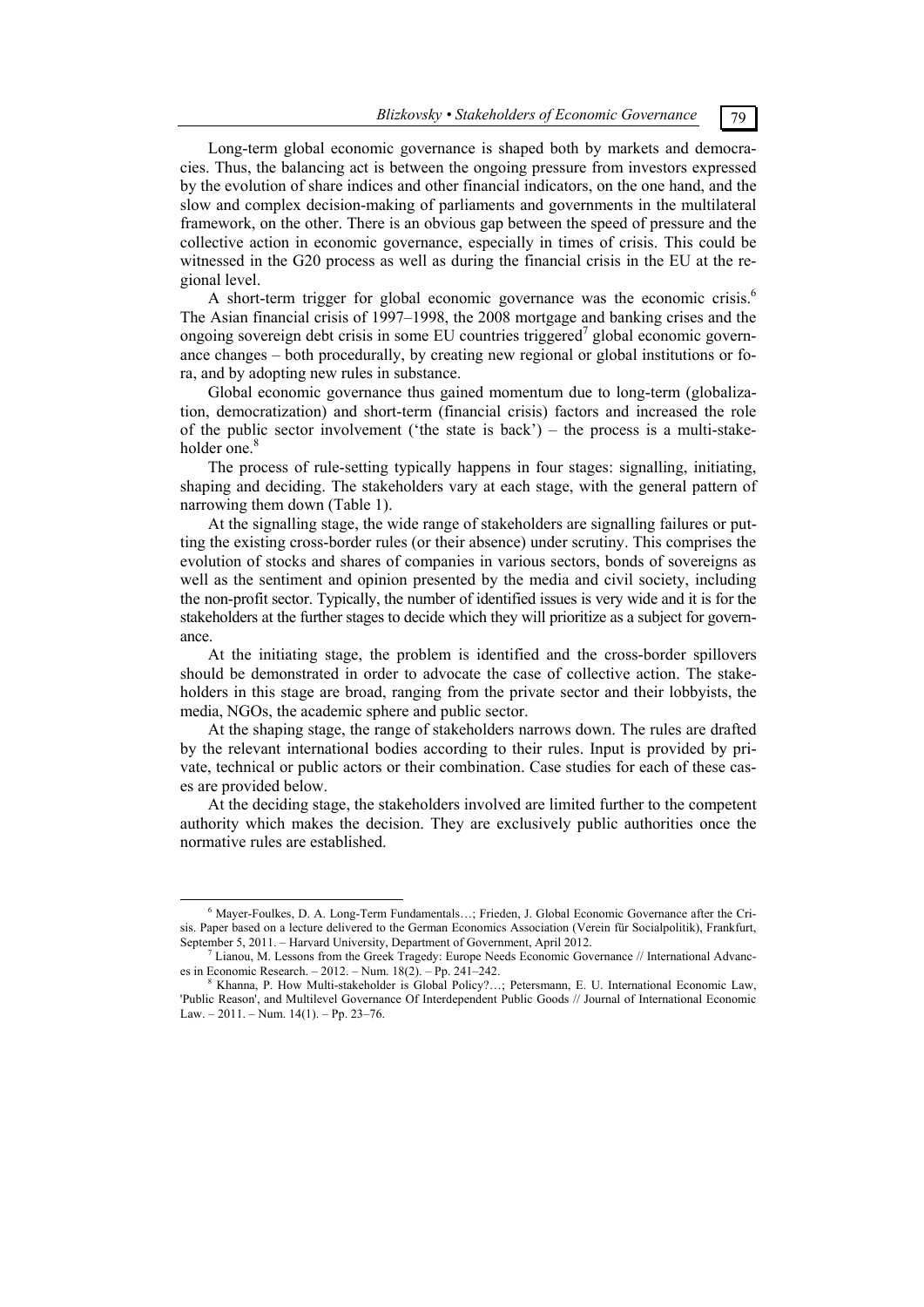| <b>Stage</b>      | Instrument         | <b>Principles</b>       | <b>Stakeholders</b>              |
|-------------------|--------------------|-------------------------|----------------------------------|
| Signalling        | Financial market   | Market economy, de-     | Broad range. Private, semi-      |
|                   | signals, press     | mocracy, transparency,  | private, public sectors. Stock   |
|                   | reports, citizens' | accountability          | exchange, media, rating agen-    |
|                   | initiatives        |                         | cies, reports                    |
| <b>Initiating</b> | Opinions, analy-   | Legitimacy of private,  | Wide range. Private, semi-       |
|                   | sis, proposals     | semi-private and public | private, public sectors          |
|                   |                    | sectors                 |                                  |
| Shaping           | Proposing rules    | Expert competence,      | Medium range. Public authori-    |
|                   |                    | technical mandate       | ties, international agencies.    |
|                   |                    |                         | Feed-back from shaping-          |
|                   |                    |                         | stakeholders possible            |
| Deciding          | Adopting rules     | Democracy, transpar-    | Narrow range. Public authori-    |
|                   |                    | ency, public accounta-  | ties (possibly delegated to pri- |
|                   |                    | bility                  | vate or technical level)         |

**Stakeholders of global economic governance** 

The involvement of categories of stakeholders is becoming complex due to three factors.

First, the complexity of the issues to be subjected to global economic governance and the effect of the rules on the various actors are high. This is becoming clear in the banking and financial sector, economic coordination, monetary dialogues, trade rules, accountancy, tax evasion and other areas. One example of the multi-stakeholder theory at the initiation stage is the Davos Forum process (World Economic Forum). Its character is of an informal exchange of view involving governments, global private institutions, local industry, international and regional organizations, NGOs and academia. Its impact on real governance is limited but it certainly plays a catalyst role.

Second, the geographical scope of multilateral economic governance is widening. With globalization and the emergence of new global economic players, such as BRIC countries, not only the number of national actors is growing but new regional organizations are also involved.

Third, the emergence of new actors is also coming from the fact that the role of states is changing. In the globalized world there are tasks which the states delegate to the higher level (macro-regional or multilateral cooperation) or below to the subnational level or even private actors. The examples of multilateral cooperation are sectoral agreements (such as the WTO for trade) or geographical agreements (such as the European Union, African Union, ASEAN and others). An example of a sub-national delegation is the case of accountancy standards, where the private sector is a key actor and the public sector follows their decisions.

## **3. Stakeholder-Driven Global Governance: Three Cases**

As shown above, at the first two stages – signalling and initiating – the variety of stakeholders is large. This implies that their relative power in the shaping of the final rules is smaller. This does not mean less power in governance. They key role is to make the decision-makers move, so this is the key role of policy-triggering.

 $\frac{1}{9}$ Pigman, G. A. A Multi-Stakeholder Approach to Global Governance. – London: Taylor & Francis, 2006.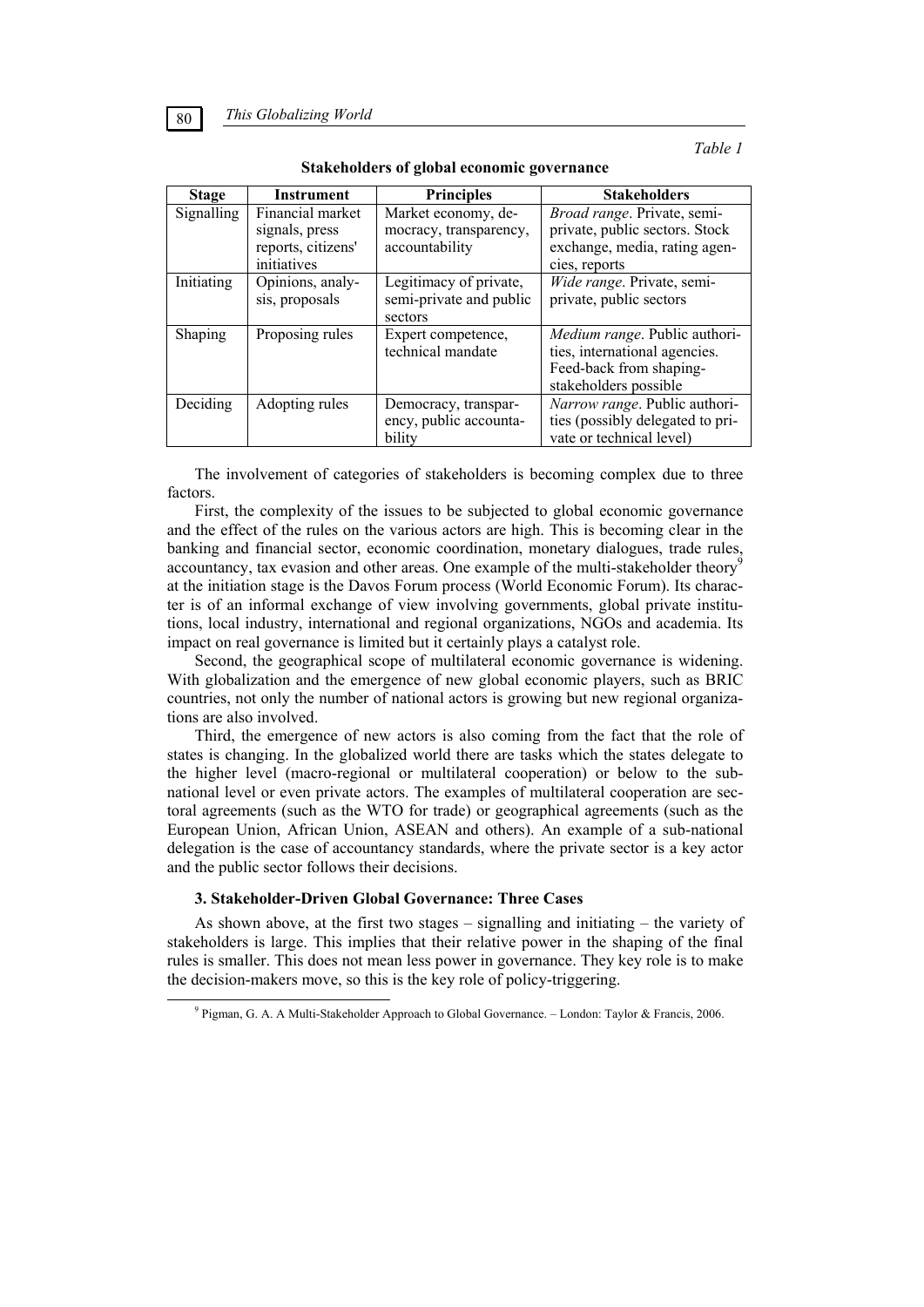Once it comes to the two later phases – shaping and deciding – the power of the stakeholders in the concrete form of rule-setting increases. In the text below we look at three cases of global economic governance according to the nature of stakeholders: private, technical and state. Subsequently, we can establish three models of stakeholder governance: private sector-driven, technical sector-driven and state-driven.

To analyze these models, we will look at three recent cases.

## **3.1. Private-stakeholder governance: the case of international accounting rules**

The fist case refers to accounting rules. The rationale for their harmonization at the global level comes from the fact that the possible differences in accounting systems across jurisdictions creates biased information for market participants, such as in the capital markets and in the area of tax harmonization. The possible negative impact is amplified in times of banking crises which was clearly the case in 2008. The objective of setting globally recognized accountancy standards is to create cross-border, transparent and comparable standards to be followed by the economic agents and thus create a level playing field.

The process is run by the International Accounting Standards Board (IASB) which developed the set of accounting rules called the International Financial Reporting Standards (IFRS). They are used by many countries, such as the members of the European Union, India, Russia, Australia, South Africa and Hong Kong. As of August 2008, more than 113 countries around the world require or permit IFRS reporting and 85 require IFRS reporting for all domestic listed companies.

The IASB is an international private organization. Globally, there are only two major accounting standard setters: the IASB and the Financial Accounting Standards Board in the USA. Convergence or the lack of it, between their standards is a key signal for more local standard setters which follow track and for countries planning to adopt IFRS for their laws on mandatory financial reporting.

The International Accounting Standards Committee<sup>10</sup> was reorganized in 2001 and became an independent international standard setter, the International Accounting Standards Board (IASB). The IASB structure comprises the IFRS Foundation, which is an independent organisation with two main bodies – the Trustees and the IASB – as well as the IFRS Advisory Council and the IFRS Interpretations Committee. The IASC Foundation Trustees appoint the IASB members, exercise oversight and raise the funds needed, but the IASB has responsibility for setting the IFRS. The Standard Advisory Council has approximately 45 members. From 2012, the IASB currently has 16 board members, of which one is appointed as Chair and up to two as Vice-Chairs. To ensure broad international diversity, from July 2012 there are meant to be: four members from the Asia/Australasia region; four from Europe; four from North America; one each from Africa and South America; and two appointed from any area, subject to maintaining overall geographical balance. A unanimous vote is not necessary to publish a Standard, exposure draft, or final 'IFRIC' Interpretation. The Board's 2008 Due Process manual stated that approval by nine of the members is required.

## *Who are the stakeholders?*

The stakeholders of the IASB process are from both the private and public sectors. The private side involves businesses, such as investors and business leaders. The other private stakeholders are analysts, the accountancy profession, suppliers, customers and employees. The public stakeholders comprise governments, their agencies and the accounting regulators.

 $10$  The International Accounting Standards Committee (IASC) was established in 1973 with the goal of developing accounting standards and promoting them internationally.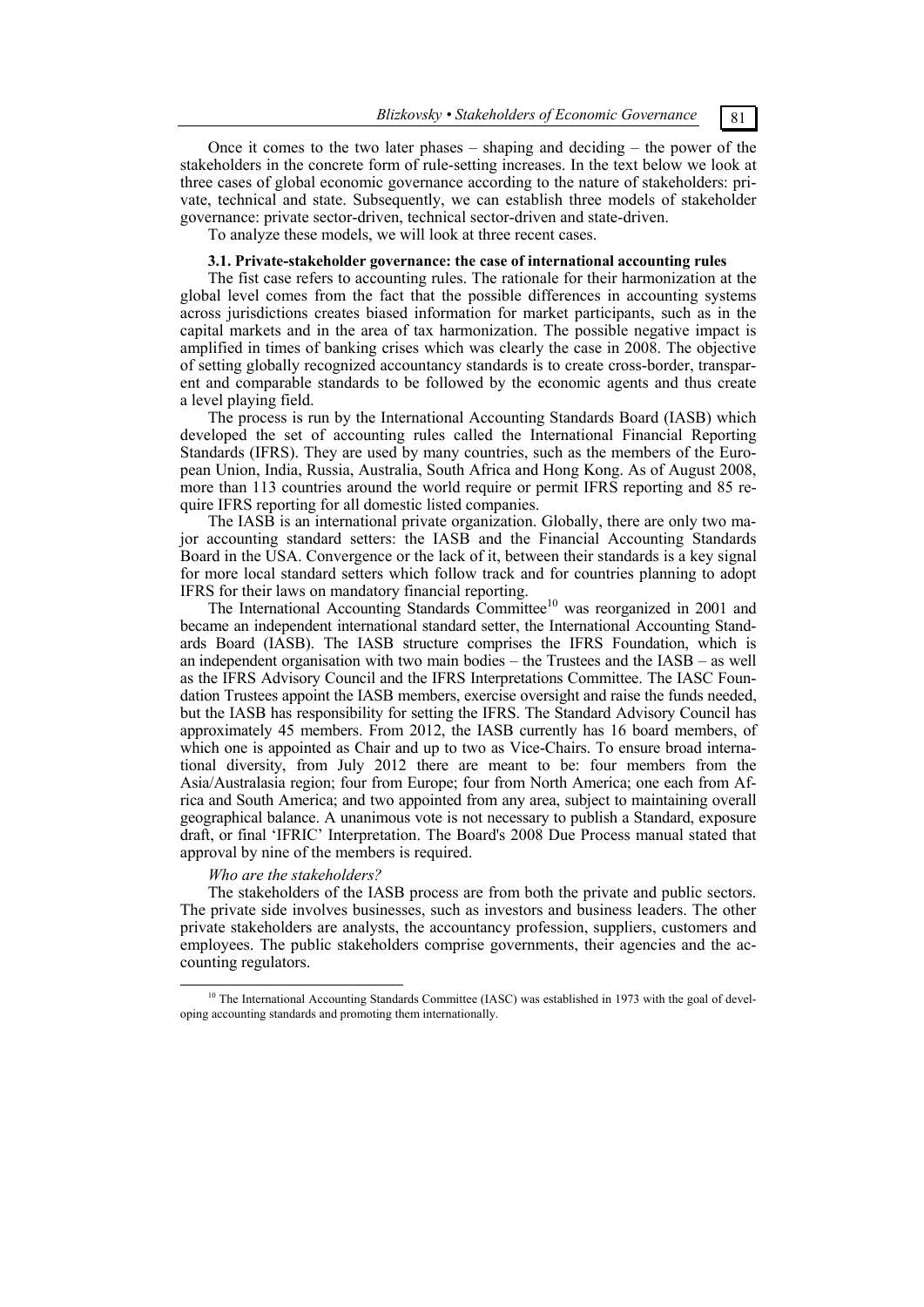In spite of the fact that the initiating and drafting stages of the governance of accountancy rules is driven by the private sector, the political sphere is also involved. Since the Pittsburgh Summit in 2009, the G20 leaders have called for convergence between the IASB and FASB. The G20 leaders also encouraged the IASB to 'further improve involvement of stakeholders', as there has been a tension between the IASB's technical legitimacy as standard setter and the political perception, especially in the EU, that users of such standards were insufficiently heard and represented in the IASB's governance.

There was a two-way interference between the EU and global governance in this field. At the first stage, the EU was involved in shaping the drafting of the global technical rules. This happened both bilaterally, while having discussions with the IASB representatives and the EU Finance Ministers, as well as via the EU positions within the G20. On the other hand, once the IASB norms were settled, these global norms became binding inside the EU.

#### *Top-down impact of global governance in the EU*

This type of governance has a direct impact on the EU governance. It is organized in such a way that an EU law requires listed companies in the EU to adhere to the IFRS for financial statements commencing as of 2005 when preparing their consolidated accounts. Whilst IFRS as such are not legally enforceable, they should be incorporated into the EU regulatory framework.

In the EU, the adoption of a new accounting standard follows a comitology process. This has two stages: drafting and deciding. The drafting stage involves the European Financial Reporting Advisory Group (EFRAG), a private sector body established in 2001 by prominent European organizations within the European capital markets to assist the European Commission with the endorsement of IFRSs, through its provision of advice related to the quality of such standards. Then the Commission prepares a draft Regulation on the basis of the EFRAG's advice. The Accounting Regulatory Committee subsequently votes on that draft Regulation.

At the deciding stage, the EU co-legislators (the European Parliament and the Council) within the framework of a regulatory procedure with scrutiny can object to adopting the Commission regulation. In the opposite case, the draft regulation becomes a normative legislation.

#### *How long does it take?*

The time span between the identification of a regulatory issue at the initiation stage to the adoption of the binding rules varies considerably.

In difficult cases, governance fails. This is the case of the IFRS on insurance where the work has been ongoing for 15 years and has not yet finished. Similarly, in the case of the IFRS 9 for financial instruments, the endorsement process in the EU was stopped right after the EFRAG draft endorsement advice of November 2009 and has been stalled ever since.

In more successful cases, such as the IFRS 10 for consolidated financial statements, the timetable was three years between the publication of the draft by the IASB and the effective implementation date. This is a politically sensitive case where political pressure generated by the financial crisis helped deliver the final standard fairly swiftly.

The implementation of global standards into EU law takes approximately 8 months if the endorsement process runs smoothly. Concretely, the EU legislative process for the adoption of individual accounting standards is based on comitology and runs through the following steps:

• The IASB issues a standard;

 The EFRAG holds consultations and endorses advice and impact assessment (approximately 2 months);

- The Commission endorses the draft Regulation (1 month);
- The Accounting Regulatory Committee votes (2 months);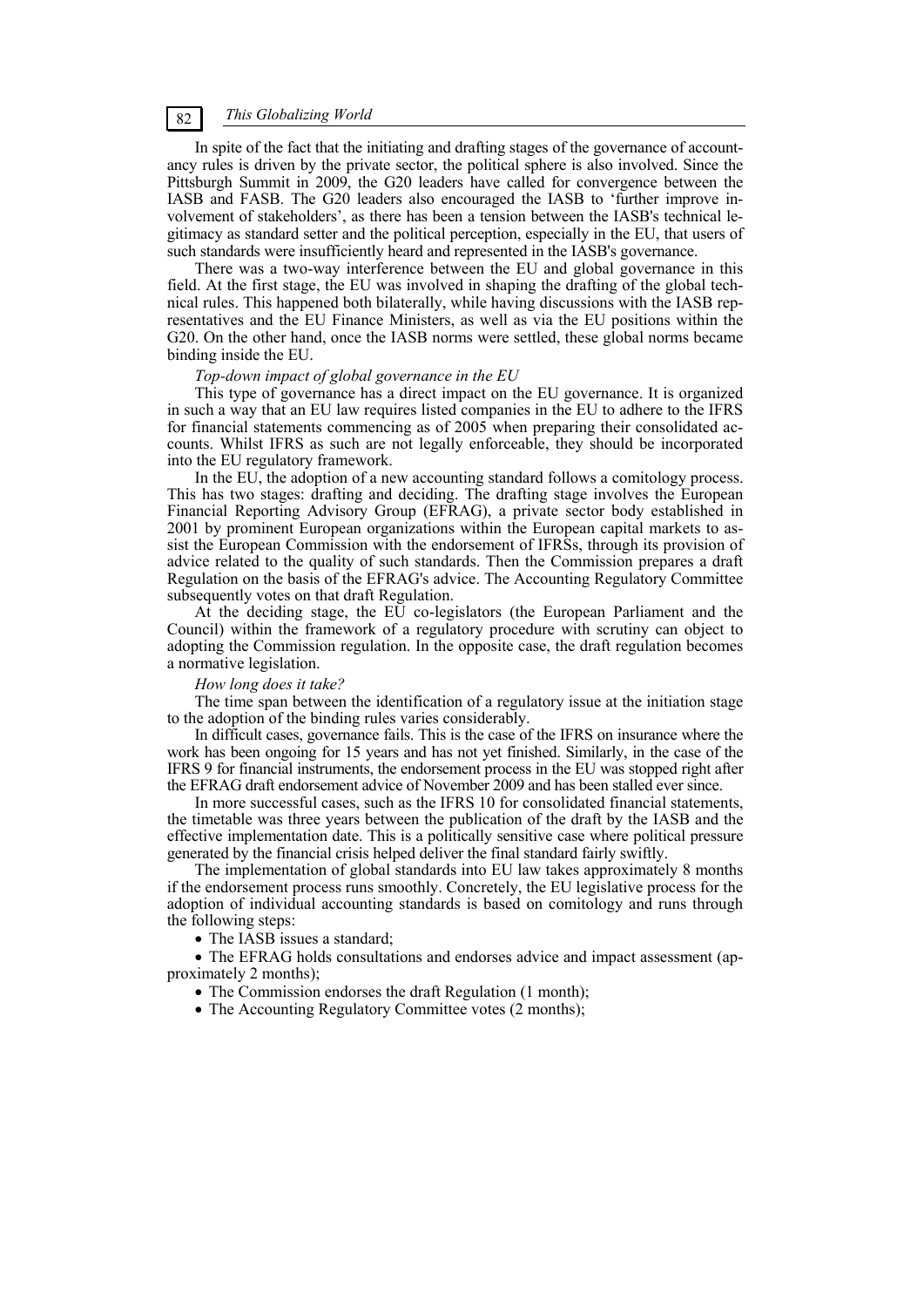- The European Parliament and Council have a scrutiny period (up to 3 months);
- The Commission adopts and publishes the Regulation.

#### **3.2. Technical-stakeholder governance: the case of regulating bank capital**

Regulating bank capital adequacy is a typical case which calls for global governance. The globalization of the economy and related financial integration create interdependency across jurisdictions.<sup>11</sup> The risk of negative cross-border spillovers in the case of a default of a systemically relevant financial institution is important, as was seen during the 2008 financial crisis. Therefore, there is a case for the good of the public to enhance financial stability of the individual credit institution where banks would be required to hold more capital and liquid assets. Due to the international character of the global financial sector, global regulatory setting is required. At the same time, the rule-setting has important financial accounting – up to 20–25 per cent of the total impact on the output of the banks. An OECD study<sup>12</sup> estimates that the medium-term impact of the Basel III implementation on GDP growth is in the range of −0.05 per cent to −0.15 per cent per year.

#### *Who are the stakeholders?*

This governance process happens within the so-called 'Basel Process'. The key stakeholders in this case are the regulators, who can be seen as experts and technicians supervising the banking sector. They are accompanied by private, public and mixed actors (Table 2). The scope of the stakeholders in this case coincides with that of the most prominent formal structure through which the global agenda of financial regulation is set: the Bank for International Settlements (BIS, seated in Basel) and especially its committee – the Basel Committee on Banking Supervision (BCBS).

*Table 2* 

|                    | Public                                                                                                                                                                                                                                                                 | Private                                                                                                                                         | Mixed                                                                                                                                         |
|--------------------|------------------------------------------------------------------------------------------------------------------------------------------------------------------------------------------------------------------------------------------------------------------------|-------------------------------------------------------------------------------------------------------------------------------------------------|-----------------------------------------------------------------------------------------------------------------------------------------------|
| Supranatio-<br>nal | $G10^{13}$<br>$G20^{14}$ , $G77^{15}$ , European<br>Union, $BIS^{16}$ , $BCBS^{17}$ ,<br><b>Basel Senior Supervisors</b><br>Group, Financial Stabil-<br>ity Board, IMF <sup>18</sup> , World<br>Bank, IOSCO <sup>19</sup> , IASB <sup>20</sup> ,<br>FASB <sup>21</sup> | 'Core banks', financial<br>markets, hedge funds,<br>'financial engineers',<br>financial risk analysts,<br>credit rating agencies,<br>mass media | Banks and investment<br>firms, risk manage-<br>ment and credit rating<br>agencies, professional<br>economists, $G30^{22}$ and<br>$\Pi F^{23}$ |

**Stakeholders of the Basel Process** 

 11 'Preventing Spillovers on the Global Economy'. Speech by Jean-Claude Trichet, President of the ECB at the Bretton Woods Committee, International Council Meeting 2011, Washington, September 23, 2011. URL:

http://www.ecb.int/press/key/date/2011/html/sp110923.en.html.<br><sup>12</sup> 'Macroeconomic Impact of Basel III'. February 2011. URL: http://www.oecd-ilibrary.org/economics/<br>macroeconomic-impact-of-basel-iii\_5kghwnhkkjs8-en.

<sup>13</sup> Group of Ten (economic) is a group originally of ten, now eleven, industrial nations.<br><sup>13</sup> Group of Ten (economic) is a group originally of ten, now eleven, industrial nations.<br><sup>14</sup> The Group of Twenty major economies

more than 80 per cent of the world product/trade and two-thirds of the world population.<br><sup>15</sup> The Group of 77 at the United Nations is a loose coalition of developing nations, designed to promote its<br>members' collective ec

<sup>16</sup> The Bank for International Settlements (BIS, seated in Basel).<br><sup>17</sup> The Basel Committee on Banking Supervision (BCBS) – the BIS committee.<br><sup>18</sup> The International Monetary Fund.<br><sup>19</sup> The International Organization of

<sup>20</sup> The International Accounting Standards Board.<br><sup>21</sup> The Financial Accounting Standards Board.<br><sup>22</sup> The Group of Thirty is an international body of leading financiers and academics which aims at deepening understanding of economic and financial issues and to examine consequences of decisions made in the public and

 $\frac{23}{23}$  The Institute of International Finance.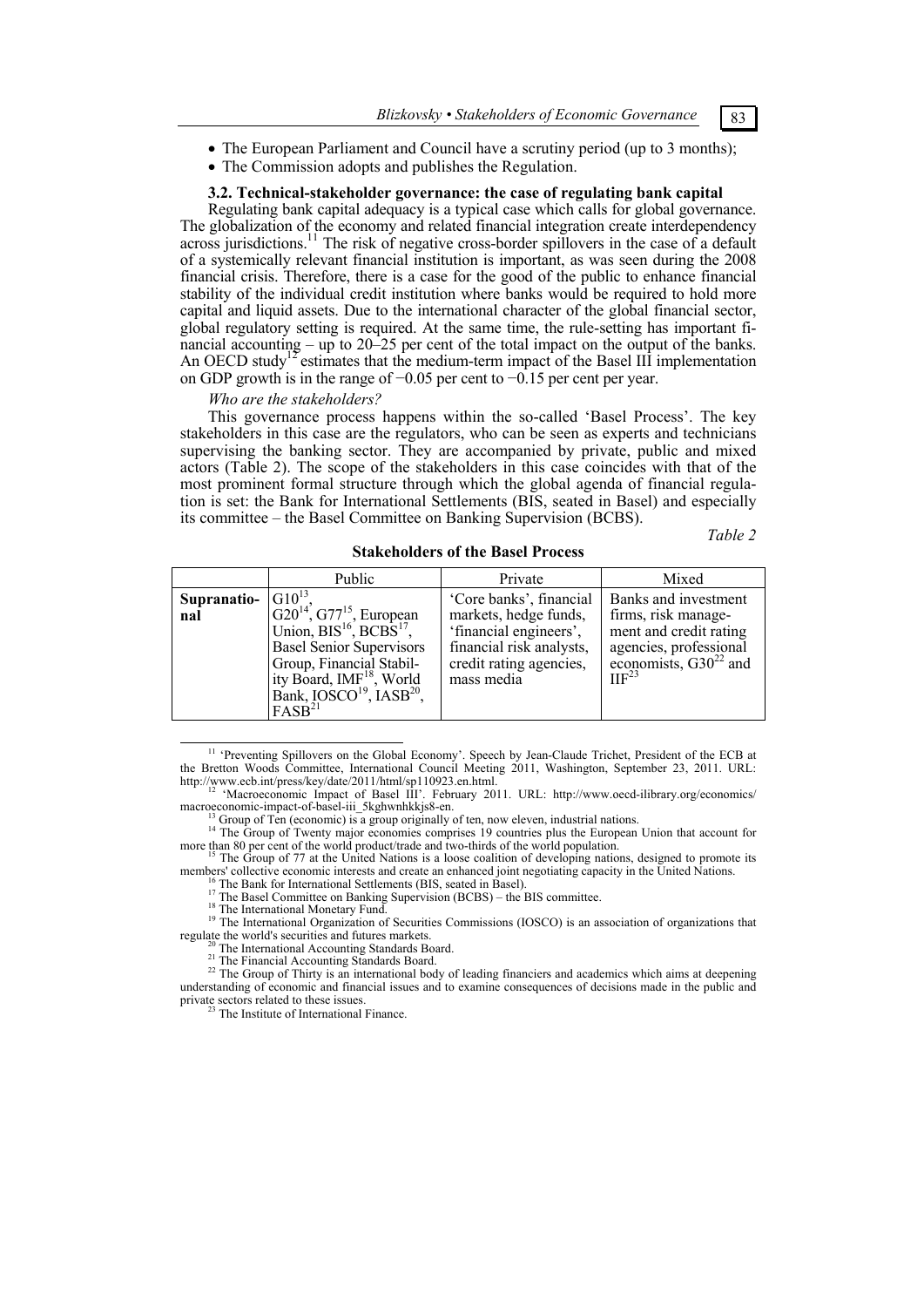*Table 2 continued* 

|                  | Public                                                                                                               | Private                                                                                                                   | Mixed                                                                           |
|------------------|----------------------------------------------------------------------------------------------------------------------|---------------------------------------------------------------------------------------------------------------------------|---------------------------------------------------------------------------------|
| <b>National</b>  | Executive branch, finance<br>ministries, central banks,<br>financial regulators, legis-<br>latures and subcommittees | Large national banks and<br>corporations, pension<br>funds, insurance industry,<br>industry associations and<br>lobbyists | Federal Reserve Bank<br>of New York, 'Gov-<br>ernment-Sponsored<br>Enterprises' |
| Sub-<br>national | State banking supervisors                                                                                            | Community banks,<br>private citizens                                                                                      |                                                                                 |

This mostly technically driven process has been politically endorsed by the G20 leaders. At their 2010 summit in Seoul, the G20 leaders endorsed the Basel III regulatory framework. In November 2011, the leaders, at their summit in Cannes, emphasized the importance of implementing Basel III.

*Top-down impact of global governance in the EU* 

In the EU, the financial crisis prompted a regional EU and international effort to develop effective policies to tackle the underlying problems. The need for new capital had been caused by capital leveraging, capital quality, credit growth, liquidity buffers, risk governance and oversight of the banking sector.<sup>24</sup>

In the EU context, the extent of the financial crisis has exposed unacceptable risks pertaining to the regulation of financial institutions. According to the IMF estimates, crisis-related losses incurred by European credit institutions between 2007 and 2010 were close to  $E1$  trillion or 8 per cent of the EU GDP.

In order to restore stability in the banking sector and ensure that credit continues to flow to the real economy, both the EU and its Member States adopted a broad range of unprecedented measures with the taxpayer ultimately footing the related bill. In this context, in October 2010 the European Commission approved €4.6 trillion of state aid measures to financial institutions, of which more than  $\epsilon$ 2 trillion were effectively used in 2008 and 2009.

On the rule-setting in the EU, the result of the Basel process is a starting point for a legally-binding legislative process which ensures the implementation of the Basel agreement.

The process is top-down. First, the EU legislation stipulating the legally binding rules is adopted and then, in the second stage, the rules are transposed into national law. In this case, the EU regulation takes two forms: firstly that of a directive which is not directly applicable and needs to be implemented via national legislation through national parliaments; and secondly, that of a regulation which is directly applicable in national jurisdictions. In both cases, at the EU level, the legislators are the Council and the European Parliament. Eventually, the Member States need to do further legislative actions at the national level in order to make the EU laws fully effective.

On the implementation in the EU, the European Supervisory Agencies (EBA, ES-MA, EIOPA) and the ESRB would be charged with implementing the supervisory tasks of the new capital requirements framework. At the national level, the implementation (supervision of institutions covered by the CRD IV legislative package) would be taken care of by the national competent institutions.



<sup>&</sup>lt;sup>24</sup> Coen, B. The Basel Committee on Banking Supervision: Its Global Role and Current Initiatives. URL: http://www.un.org/esa/ffd/events/2010GAWGFC/5/Coen.pdf.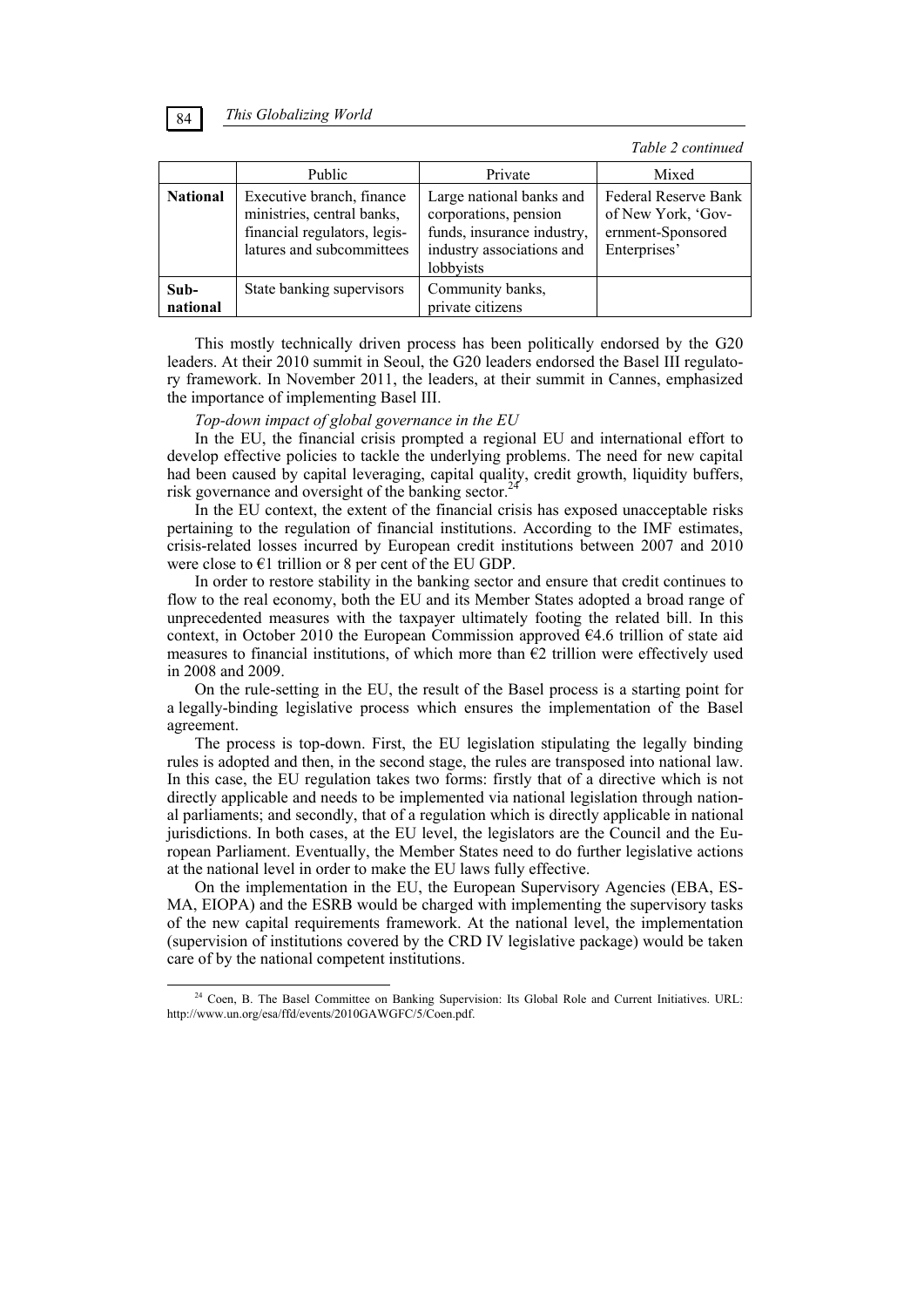There is a prominent example of technically driven governance in the European Union, namely the De Larosière report. In October 2008, the European Commission asked Mr De Larosière to put together, with a group of prominent experts, advice for the European Commission on the future regulatory approach on financial regulation and supervision in the European Union. This input was eventually closely followed in the subsequent Commission legislative proposals, as well as in the laws adopted by the EU legislators.

## *How long does it take?*

The technically driven governance of the Basel process takes some 7 years from the identification of the problem to the adoption of the legally binding rules (Table 3). Four years were needed for the technical agreement to be made at global level, around two years are needed for adopting the EU legislation and further time will be required for the transcription of the EU law into the national legal system and its factual implementation.

*Table 3* 

| Year                           | <b>Governance action</b>                         | <b>Comment</b>                                                                                                                                         |
|--------------------------------|--------------------------------------------------|--------------------------------------------------------------------------------------------------------------------------------------------------------|
| 2007                           | Identification of the problem                    | Beginning of the sub-prime mort-<br>gage crisis                                                                                                        |
| 2009 April                     | Global governance $-$ political level $-$<br>G20 | Commitment to address the crisis<br>with internationally consistent<br>efforts                                                                         |
| 2009<br>September              | Global governance – technical level              | Agreement of the Group of Cen-<br>tral Bank Governors and Heads of<br>Supervision on measures to<br>strengthen the regulation of the<br>banking sector |
| 2010<br>November               | Global governance $-$ political level $-$<br>G20 | Formal endorsement of Basel III<br>accords                                                                                                             |
| 2010<br>December               | Global governance – technical level              | Publication of Basel III accords                                                                                                                       |
| $2011$ July                    | Regional (EU) governance – technical<br>level    | Publication of European Commis-<br>sion proposal on revised capital<br>requirements rules (CRD IV)                                                     |
| 2011<br>November               | Global governance - political level -<br>G20     | Commitment to start implement-<br>ing Basel III as of 2013                                                                                             |
| (possibly)<br>2012<br>December | Regional (EU) governance - decision<br>level     | Adoption of EU legislation on<br><b>CRD IV</b>                                                                                                         |
| 2013<br>onwards                | National (EU) governance –<br>implementation     | Enforceability of national law                                                                                                                         |

## **Timetable of the implementation of the Basel process**

## **3.3. Public sector-driven governance: the case of coordinating economic policies**

The global financial crisis which started in 2008 revealed the need to develop the process of some level of coordination of economic policies among the major global economies. The objective is to set common objectives and put forward policies for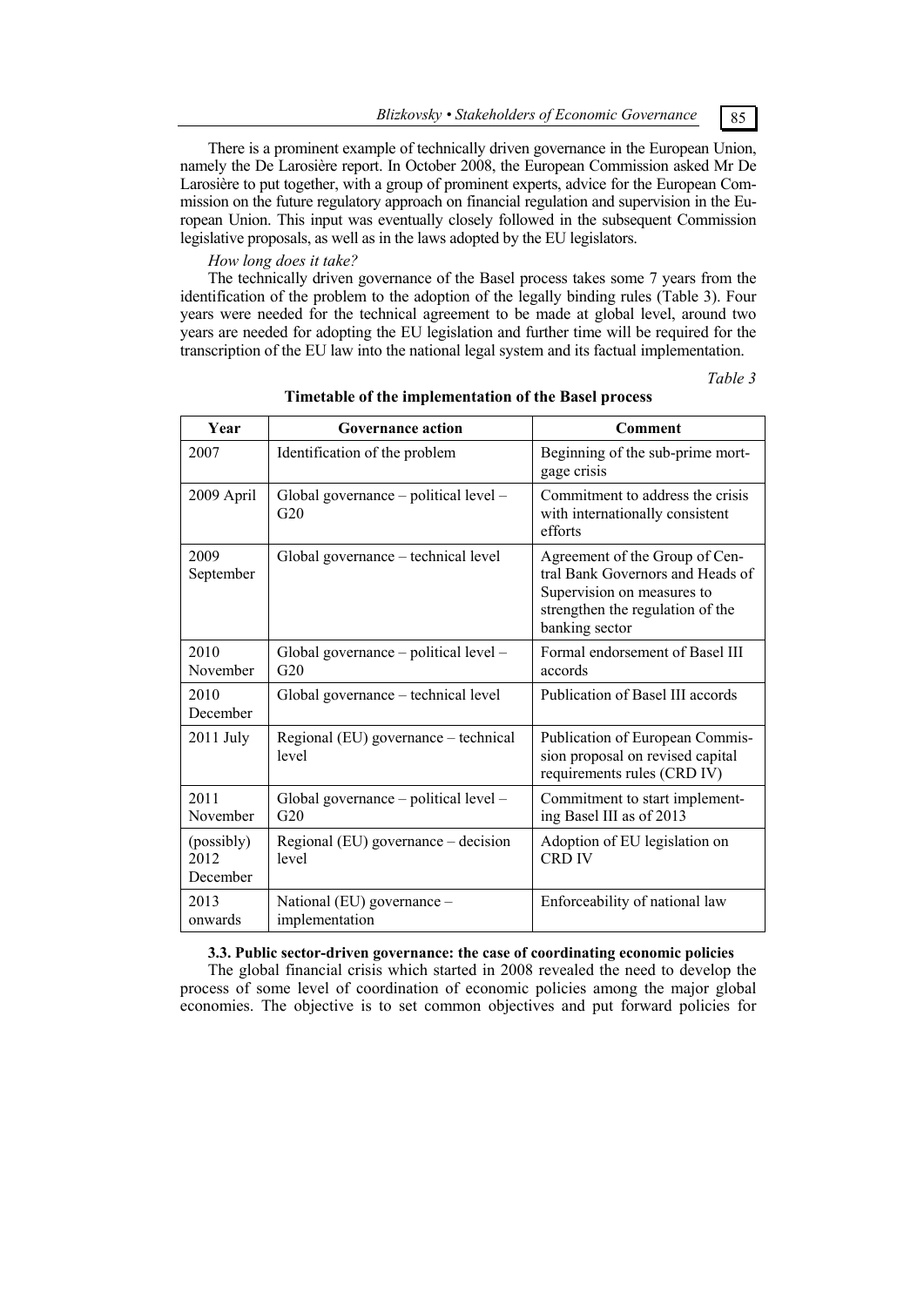reaching these objectives and a common assessment of progress. The overall rationale of this case of global economic governance is to limit as much as possible the accumulation of imbalances.

The G20 pledged at the 2009 Pittsburgh Summit to work together to ensure a lasting recovery and strong and sustainable growth over the medium term. To meet this goal, they launched the Framework for Strong, Sustainable, and Balanced Growth (FfG). But each country's ability to achieve its goals depends partially on the actions of others. The FfG is a shared recognition among the G20 that they will need to work together. It is recognized that national measures benefit from a common international approach. Identifying best practices and taking into account spill-over effects of structural policies in one country or group (of countries) can improve the impact of those policies on growth and job creation. The backbone of the FfG is the Mutual Assessment Process (MAP). The MAP is the tool directed at monitoring and coordinating domestic economic policies. In this context, countries are meant, among other things, to avoid and gradually correct global imbalances, consolidate sustainable and balanced growth, accelerate job creation and promote structural reforms.

Policy coordination of this kind at the global level is a new concept. Bearing in mind that economic policies are at the core of the states' sovereignty, it can only progress in small steps and with soft means.

In practice, the FfG process can only be successful if supported by balanced policy analysis. This is why the G20 asked the IMF to assist with the analysis of whether national policies are collectively consistent with more sustainable and balanced growth. The IMF has been asked to provide technical support to help develop indicative guidelines to evaluate imbalances and to assess progress towards commitments made by the G20 members. Similarly, the World Bank was asked to give advice on the progress in promoting development and poverty reduction as part of the rebalancing of global growth.

#### *Who are the stakeholders?*

The stakeholders at the shaping and deciding stages of this type of governance are public actors. They include states and monetary authorities. The reason for the involvement of public authorities is that the subject of governance is macroeconomic, monetary and structural policies. These are under the responsibility of elected actors via the parliamentary process and are executed by governments and central banks.

The nature of this type of governance is soft. It has no legally binding nature. It is rather a political commitment. A final communiqué is issued at the end of the each G20 Ministerial (and Summit), containing the agreed work streams and members' joint commitments. The G20 has furthermore neither a founding treaty nor a permanent secretariat. Most of its working methods at the Leaders' level have been transplanted from the G7/G8.

### *Top-down impact of global governance in the EU*

The interaction between the global and EU regional governance in this area goes both ways. The EU has been actively pushing for global coordination in this field at the G20. On the other hand, since the global agreement was established, the EU and its members have been subjected to it.

The EU might serve as an inspiration for global governance in this area. Since the economic crisis of 2008, it has actually implemented various measures going in the same direction. We highlight two measures. The first measure is of a compelling nature (this would not be possible at the global level). It consists of the excessive imbalance proce-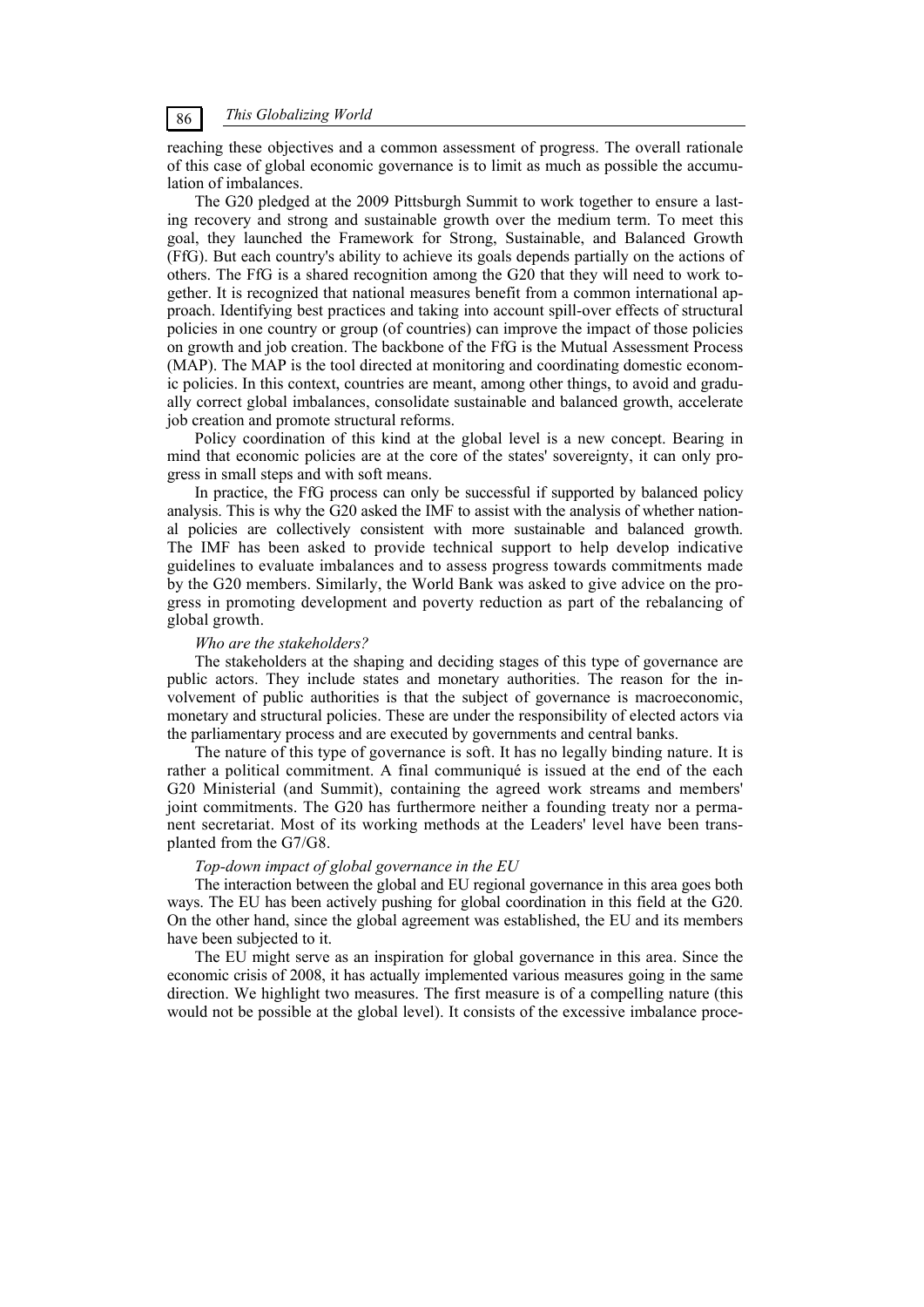dure. In this procedure, the Commission evaluates macroeconomic imbalances within the 27 EU Member States and suggests measures to the Council. The Council decides on the measures to be taken by the Member States. In case of non-compliance, sanctions are foreseen for the euro area members. Another example of legally binding rules, this time of an intergovernmental nature, is the Treaty on Stability, Coordination and Governance in the Economic and Monetary Union. This specifies the obligations of the contracting parties – the euro zone members – amongst others in the fiscal area.

The second measure is non-binding. It consists of political commitments towards growth measures including avoiding imbalances. This is done via the Euro-Plus Pact, which is a political agreement between 25 EU members.

On the recipient side of global governance, the EU and its members are subject to the G20 procedure. The G20 sets high-level objectives and guidelines to which member countries and international financial institutions adhere. Direct support to the G20 is provided by the IMF for macro-surveillance and by the FSB for micro-prudential, regulatory and supervisory issues.

The implementation of the FfG in other G20 members is a shared responsibility to adopt policies that promote a resilient international financial system. To this end, strategies will vary across countries. In the euro area, a comprehensive crisis response strategy is being implemented based on consolidation and reform directed at restoring sound public finances and the adjustment of competitiveness.

### *How long does it take?*

It took five years to define the political commitments governing these types of policies globally (Table 4). It took two years to establish the principles of global governance in this area. At the moment, leaders are yet to agree on a common approach for measuring progress. However, no hard implementation occurred and the real impact of this governance model is rather weak. The monitoring of the implementation of the commitments is work in progress. It involves the technical support of the IMF.

*Table 4* 

# **Timetable of the implementation of the Framework for Strong, Sustainable, and Balanced Growth**

| Year | Governance<br>action                    | Comment                                                                                                                                                                                                                                                                |
|------|-----------------------------------------|------------------------------------------------------------------------------------------------------------------------------------------------------------------------------------------------------------------------------------------------------------------------|
| 2007 | <b>Identification</b><br>of the problem | Due to the crisis, recognition of need for coordinated policy<br>action                                                                                                                                                                                                |
| 2009 | G20 Pittsburgh<br>Summit                | Launching of the Framework for Strong, Sustainable, and<br>Balanced Growth (FfG) and the Mutual Assessment Pro-<br>cess (MAP)                                                                                                                                          |
| 2010 | G <sub>20</sub> Seoul<br>Summit         | Commitment to address the key imbalances that jeopardize<br>growth. Commitments for an enhanced MAP and the identi-<br>fication of policy actions                                                                                                                      |
| 2011 | G <sub>20</sub> Cannes<br>Summit        | Agreement on: (i) the key indicators (public debt, fiscal<br>deficits, private saving rate, private debt and the external<br>balance); (ii) indicative benchmarks to identify the presence<br>of large imbalances; (iii) the Cannes Action Plan for<br>Growth and Jobs |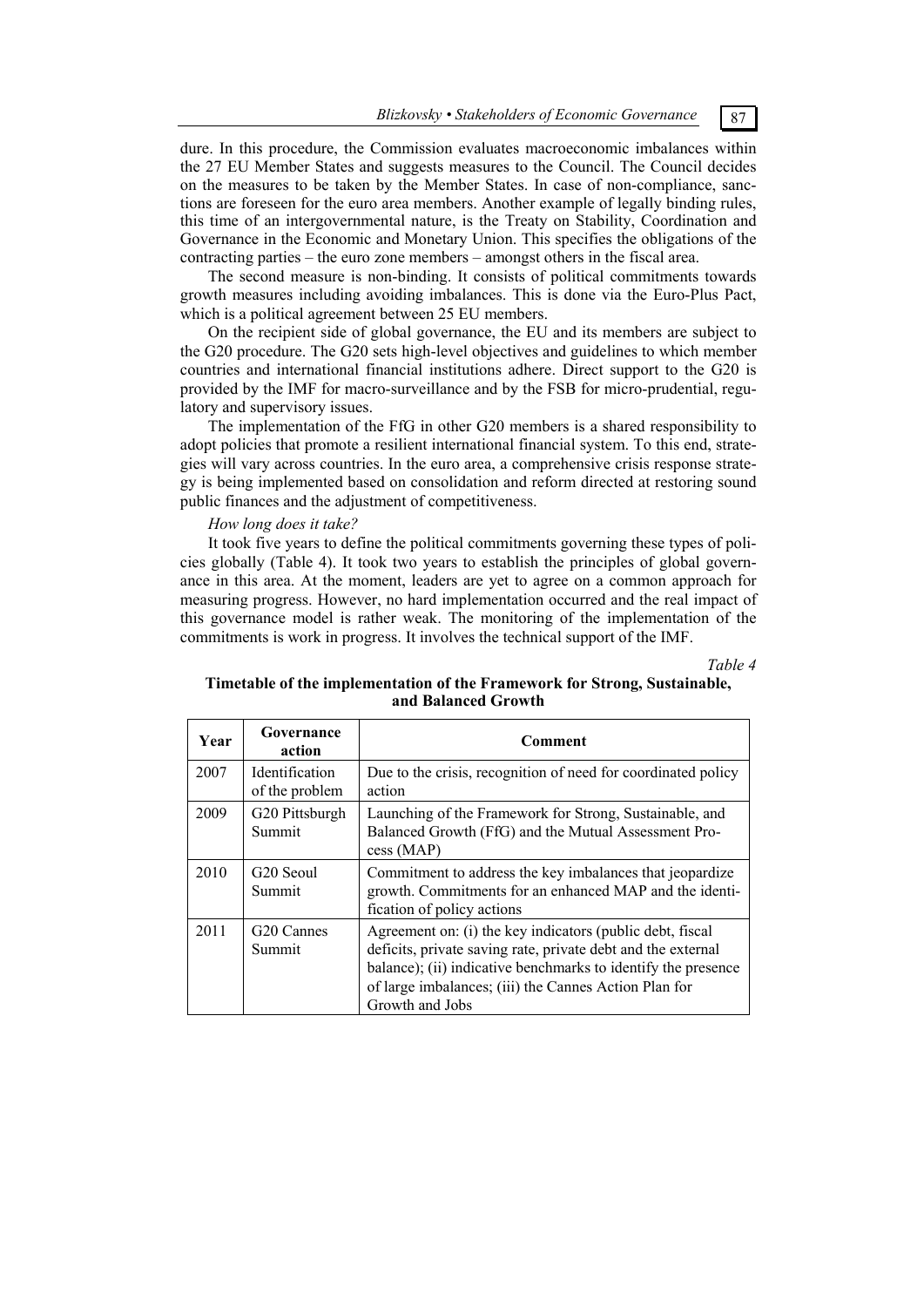*Table 4 continued* 

| Year | Governance<br>action    | <b>Comment</b>                                                                                                                                                                                                                                                                                 |
|------|-------------------------|------------------------------------------------------------------------------------------------------------------------------------------------------------------------------------------------------------------------------------------------------------------------------------------------|
| 2012 | G20 Los Cabos<br>Summit | Growth and Jobs Action Plan agreed, with leaders commit-<br>ting to: (i) adopt measures to strengthen demand, support<br>global growth and restore confidence, address short- and<br>medium-term risks, enhance job creation and reduce un-<br>employment; (ii) strengthen peer review process |

To summarize these three cases of stakeholder-driven global governance, a few comments can be made. Most importantly, in the earlier stages of global economic governance, there are many stakeholders. However, the final decisions remain for the sovereigns, meaning national states. Due to the complexity of economic governance, innovative ways of involving global stakeholders have emerged.

The sovereigns delegated the power to shape the global standards to other stakeholders. In the case of global accountancy rules, the sovereigns allowed the private sector to define the global standards and commit the sovereigns to make them legally binding. In the case of capital requirements for banks, the sovereigns gave the responsibility to technical stakeholders, including national supervisors and central bankers to draft global rules which the sovereigns transposed into normative rules. In areas such as macroeconomic coordination, the sovereigns are not globally ready to delegate their power to other stakeholders and the sovereigns so far committed only in a limited way to the global coordination of their own policies.

In all three cases the European Union is part of global governance both as an agent shaping global governance as well as a transmission mechanism for making global rules applicable in their member states.

#### **4. Stakeholders of the G20 Process**

The G20 plays a prominent role in global economic governance. The stakeholders are states, regional organizations and international institutions.<sup>25</sup>

In terms of its outreach, this can already be seen in the efforts by Emerging Market Economies (EMEs) such as the BRICs, which are using the G20 in order to leverage their power in international organizations such as the IMF. The G20 called on the IMF Quota and Governance reform. Once completed, this reform will shift more than 6 per cent of quota shares from over-represented to under-represented member countries and more than 6 per cent of quota shares to dynamic emerging market and developing countries. With these realigned quota shares, China will become the  $3<sup>rd</sup>$  largest member country in the IMF, and the BRICs will be among the 10 largest shareholders in the Fund.

The role and position of the European actors in the G20 are important. In terms of membership, in the G20 there are four EU members (Germany, France, United Kingdom and Italy) and the EU itself. The reasons for this 'double representation' are historical (the four countries used to be G7/8 members) and legal. The Presidency (President of the European Council at the summit level and the Council Presidency at the ministerial level) together with the European Commission and the European Central Bank, represent the EU competences, while the four European countries represent their own in-

<sup>&</sup>lt;sup>25</sup> Wouters, J., Van Kerckhoven, S. The OECD and the G20: An Ever Closer Relationship? Working Paper 71. – Leuven: Leuven Centre for Global Governance Studies, 2011. URL: http://ghum.kuleuven.be/ggs/publica tions/working\_papers/new\_series/wp71-80/wp71.pdf.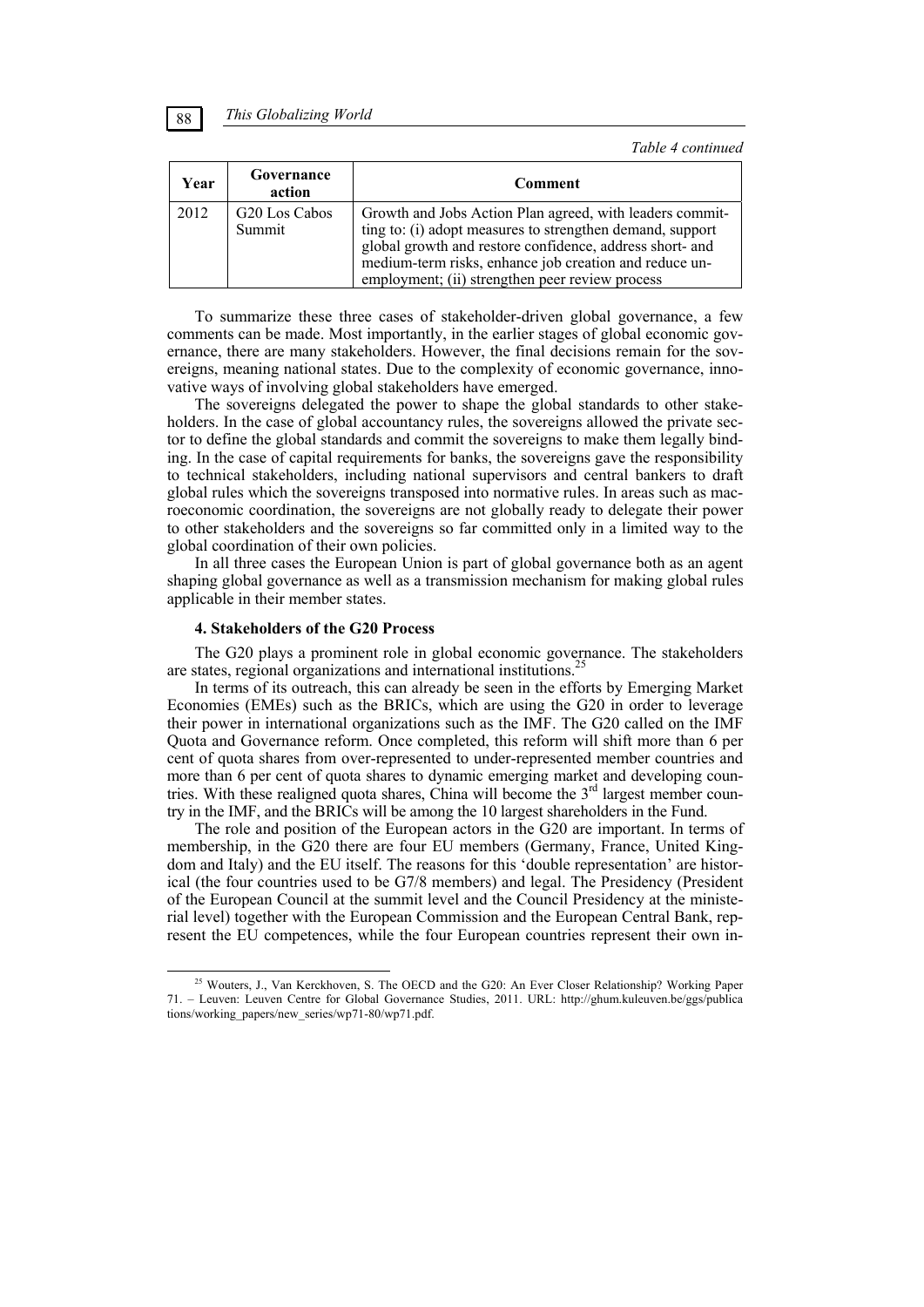terests on matters which are not part of the EU competence. The possibility for unified external representation of the euro area in international fora for issues concerning the economic and monetary union is foreseen in the TFEU, Article 138, but has not yet been fully implemented.

The G20 outreach and transparency are issues influencing the G20 legitimacy and impact on global governance. Interacting better with non-G20 members and including non-state actors would increase the legitimacy of the G20. In this regard, the G20 has been inviting non-member countries to its summits since the first summit. Most of the invitees represent international organizations which they chair (see Table 5).

*Table 5* 

|                      | Washin<br>gton | London              | Pitts-<br>burgh | Toronto      | Seoul        | Cannes              | Los<br>Cabos               |
|----------------------|----------------|---------------------|-----------------|--------------|--------------|---------------------|----------------------------|
| Benin                |                |                     |                 |              |              |                     | $AU^{26}$                  |
| Cambodia             |                |                     |                 |              |              |                     | <b>ASEAN</b><br>27         |
| Chile                |                |                     |                 |              |              |                     | $\text{CELAC}^{\text{28}}$ |
| Colombia             |                |                     |                 |              |              |                     | $\ast$                     |
| Equatorial<br>Guinea |                |                     |                 |              |              | AU                  |                            |
| Ethiopia             |                | NEPAD <sup>29</sup> | <b>NEPAD</b>    | <b>NEPAD</b> | <b>NEPAD</b> | <b>NEPAD</b>        |                            |
| Malawi               |                |                     |                 | AU           | AU           |                     |                            |
| Singapore            |                |                     |                 |              | $3G^{30}$    | 3G                  |                            |
| Thailand             |                | <b>ASEAN</b>        | <b>ASEAN</b>    |              |              |                     |                            |
| <b>UAE</b>           |                |                     |                 |              |              | $\mathrm{GCC}^{31}$ |                            |
| Vietnam              |                |                     |                 | <b>ASEAN</b> | <b>ASEAN</b> |                     |                            |
| Spain                | $\ast$         | $\ast$              | $\ast$          | EU           | $\ast$       | $\ast$              | $\ast$                     |
| Nether-              |                |                     |                 |              |              |                     |                            |
| lands                | $\ast$         | $\ast$              | $\ast$          | *            |              |                     |                            |

## **Non-G20 member countries invited to G20 summits**

At the Seoul Summit (2010), the G20 leaders explicitly recognized for the first time 'the necessity to consult with the wider international community' and pledged to 'increase (…) efforts to conduct G20 consultation activities in a more systematic way, building on constructive partnerships with international organizations, in particular the UN, regional bodies, civil society, trade unions and academia'.

Under the G20 Mexican Presidency in 2012, non-state actors had a greater degree of inclusion than at any previous summit. This happened both in the preparatory process (where the G20 Presidency met with representatives of the business, labour, academic and civil society spheres) and during the summit itself. The involvement of private and civil sector stakeholders resulted in the B20 (Business 20), L20 (Labour 20), CS20 (civ-

<sup>&</sup>lt;sup>26</sup> Representing the African Union.

<sup>&</sup>lt;sup>27</sup> Representing the Association of Southeast Asian Nations.

<sup>&</sup>lt;sup>28</sup> Representing the Community of Latin American and Caribbean States.

<sup>&</sup>lt;sup>29</sup> Representing the New Partnership for Africa's Development.<sup>30</sup> Representing the Global Governance Group.

<sup>&</sup>lt;sup>31</sup> Representing the Gulf Cooperation Council.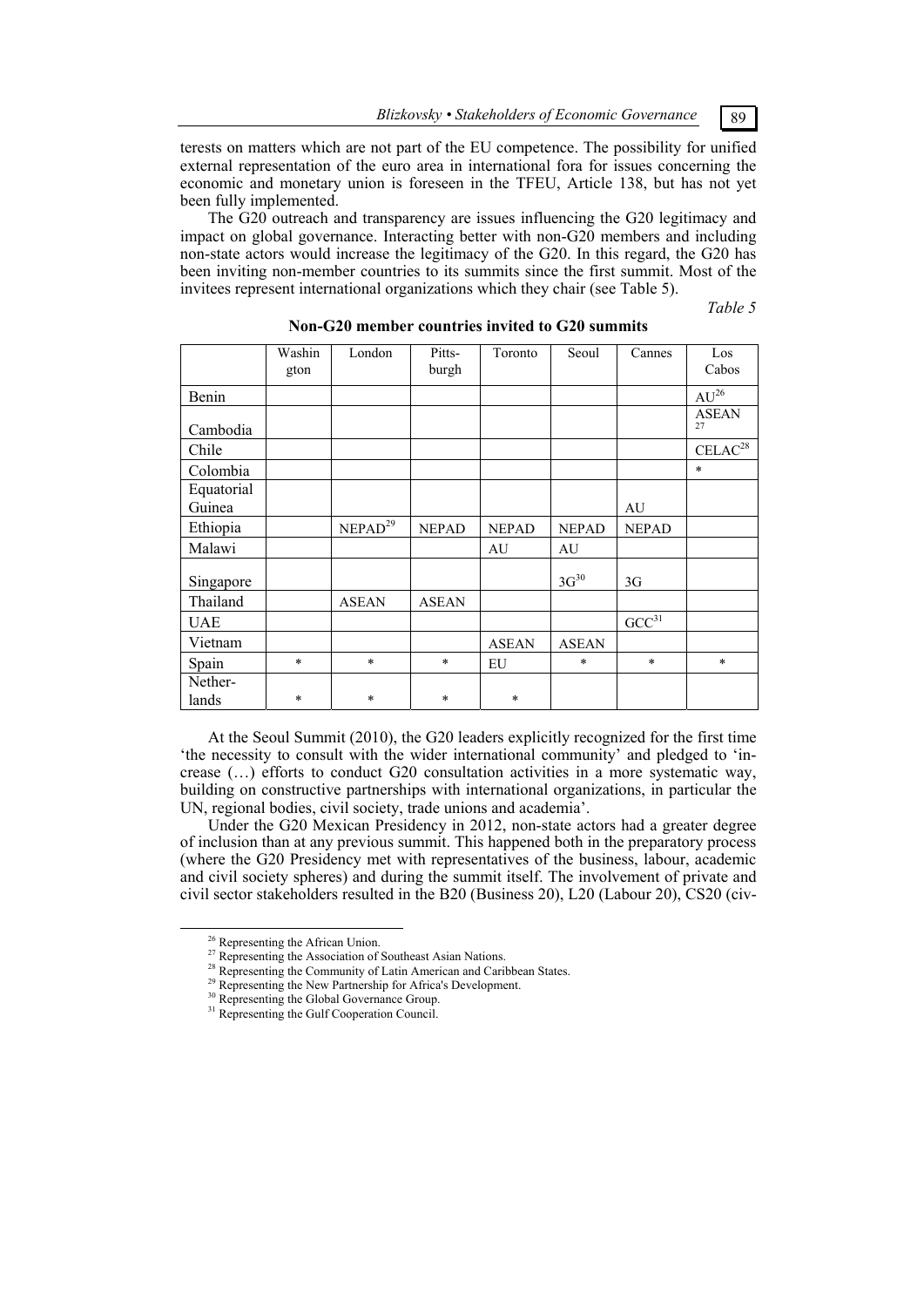il society) and the Think Tank–20 (dialogue among think tanks). Other dialogues included the G20 Young Entrepreneurs Summit, the Youth 20 and the Rethinking 20, and also the G(irls) 20. This amounts to a comprehensive representation of global stakeholders in the discussion stage of the global governance process. In terms of input for the decision-making level, these non-state actors delivered position papers, recommendations and thematic reports to the G20 presidency, via Sherpas and/or working groups. These non-state actors figure explicitly in the Los Cabos declaration.

Regarding international organizations as stakeholders, it is interesting to note how the G24 – which coordinates the position of developing countries on monetary and development issues – was, at the G20 Deputies meeting in September 2012, one of the most critical of the EU on the topic of the IMF's reforms. The G24 includes Argentina, Brazil and South Africa, also members of the G20, and has China and Saudi Arabia as observers.

## **5. Stakeholder Involvement in Global Governance: The Case of the EU**

The European Union can be seen as a laboratory of regional economic governance. It is the only regional governance which applies a normative approach. It involves, on the one hand, the creation of legally binding rules.<sup>32</sup> In this case, the four stages of governance as described in Section 2 apply as well. The signalling and initiating phases involve multiple stakeholders including the private sector, media, regions, civil society, academia and others. The shaping of the rules phase is solely conferred to the EU institution called the European Commission. The process here typically comprises a consultation by the Commission with the stakeholders (private sector, consumer associations, NGOs, international partners, and universities).

Based on this, the Commission publishes a 'green paper' (a discussion document) for public consultation of all interested parties. If the Commission decides to continue with the process, it usually publishes a 'white paper' (an official set of proposals). In the next stage, the Commission proposes a legal text to be adopted by the legislators, according to the given procedure defined in the Treaties. In the case of an ordinary legislative procedure, the legislators are the European Parliament and the Council. The Commission proposal represents the interests of the EU as a whole. At the level of legislators, the Council scrutinizes the draft according to the individual interests of the EU Member States, while the European Parliament typically represents the EU's interests. This law-making mechanism ensures the balanced power between the national stakeholders and the EU as a stakeholder.

Other governance methods used in the EU are soft, non-binding ones: the openmethod of cooperation, coordination or peer pressure.<sup>33</sup> The EU governance is subject to reflections and improvements.<sup>3</sup>

In the EU governance process, the public stakeholders (*i.e.* the states) are therefore a key player. They are both legislators and designers of the strategy to be adopted by the EU. The last task is ensured by the European Council. A typical feature of the states as stakeholders is their evolution due to the election process in the democratic systems. The EU is therefore always keeping an eye on the preferences of the national governments and parliaments. This is a complex process. With 27 Member States and various regional, national and supra-national elections, there are elections coming up very often. On average, an EU citizen votes more than once a year.

<sup>&</sup>lt;sup>32</sup> Louis, J. V, The 'Enforcement' of Economic Governance // Studia Diplomatica. – 2011. – Vol. LXIV, Num. 4. The European Union and Economic Governance. <sup>33</sup> Cloos, J. 'Incentive' Governance...

<sup>&</sup>lt;sup>34</sup> European Commission. European Governance. A White Paper. COM (2001) 428 final. – Brussels: Commission of the European Communities, July 25, 2001.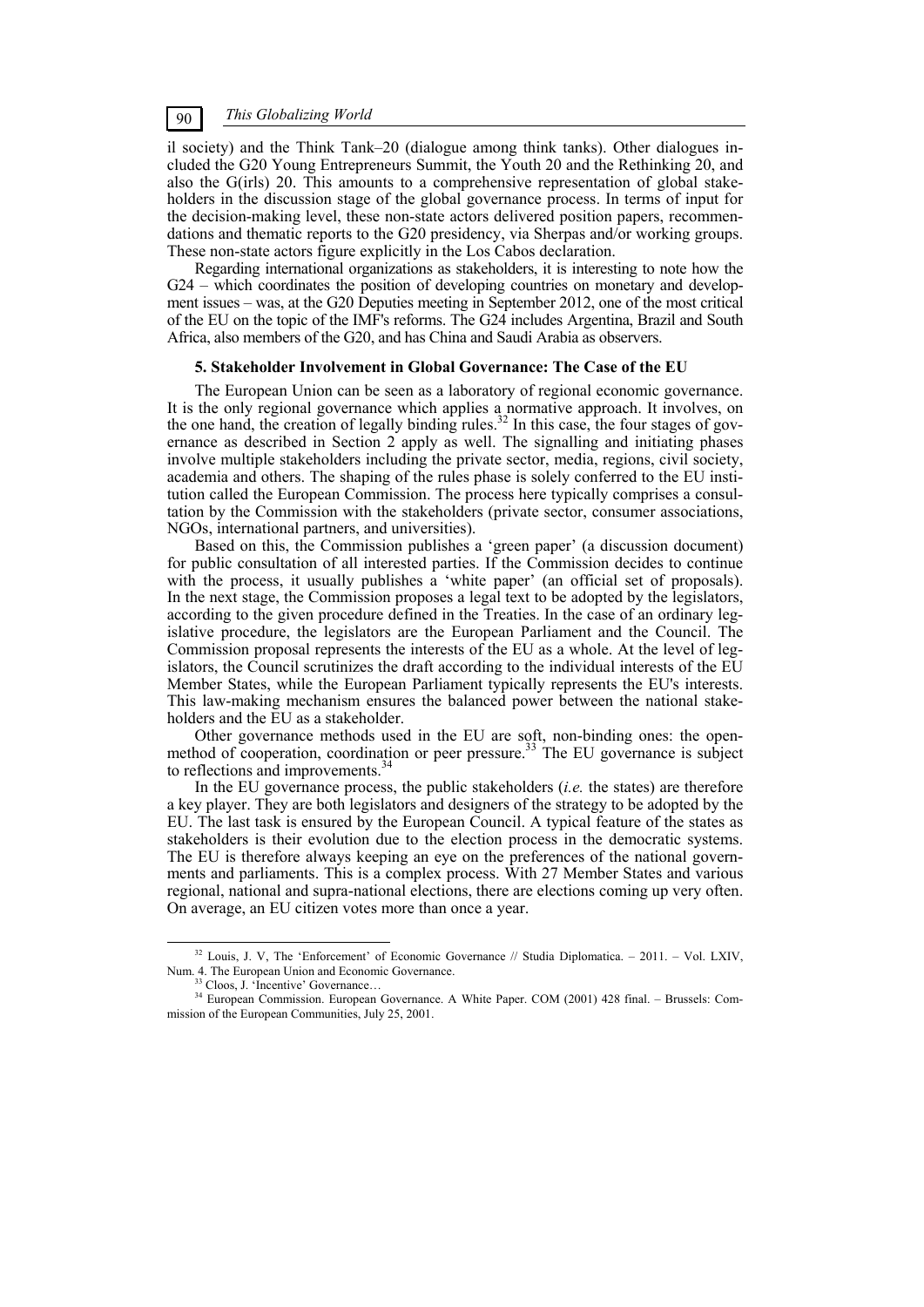Since the entry into force of the Lisbon Treaty (2009), the European Council has become an institution of the European Union with its fixed President. This increased the involvement of the heads level in the strategic orientation of the EU. During the economic crisis, this proved to be a useful development. The financial crisis of 2008 and subsequent sovereign debt crisis in some of the EU Member States, including the euro area's exposure to stress, put leaders in the driving seat. The number of their meetings increased as did their focus on economic governance (see Table 6).

*Table 6* 

|              | <b>Total number of pages</b> | Number of pages on econom-<br>ic policy |
|--------------|------------------------------|-----------------------------------------|
| 2008         |                              |                                         |
| March        | 22                           | 12                                      |
| June         | 25                           | 3                                       |
| September    | 5                            | $\theta$                                |
| October      | 12                           | 5                                       |
| December     | 23                           | 5                                       |
| 2009         |                              |                                         |
| March        | 23                           | 12                                      |
| June         | 32                           | 6                                       |
| October      | 25                           | 3                                       |
| December     | 20                           | 6                                       |
| 2010         |                              |                                         |
| March        | 12                           | 8                                       |
| June         | 15                           | 7                                       |
| September    | 13                           | L                                       |
| October      | 6                            | 3                                       |
| December     | 13                           | 11                                      |
| 2011         |                              |                                         |
| February     | 16                           | $\overline{4}$                          |
| March        | 35                           | 27                                      |
| June         | 17                           | 6                                       |
| October      | 13                           | 8                                       |
| December     | $8\,$                        | 2                                       |
| <b>Total</b> | 335                          | 129                                     |

# **Focus of European Council conclusions on economic policy**<sup>35</sup>

*Source:* http://www.european-council.europa.eu/council-meetings/conclusions?lang=en

On top of this, new stakeholders emerged in EU governance. In addition to the Member States and the EU, the euro area, to which eventually other members adhered, became a more active actor due to the crisis inside the euro area. The euro area members and some others decided to move forward further in some cases on an intergovernmental basis outside of the EU (EFSF – European Financial Stability Facility, ESM – European Stability Mechanism, TSCG – Treaty on Stability, Coordination and



<sup>&</sup>lt;sup>35</sup> Note the number of pages of written conclusions do not correspond necessarily with the focus of the meeting.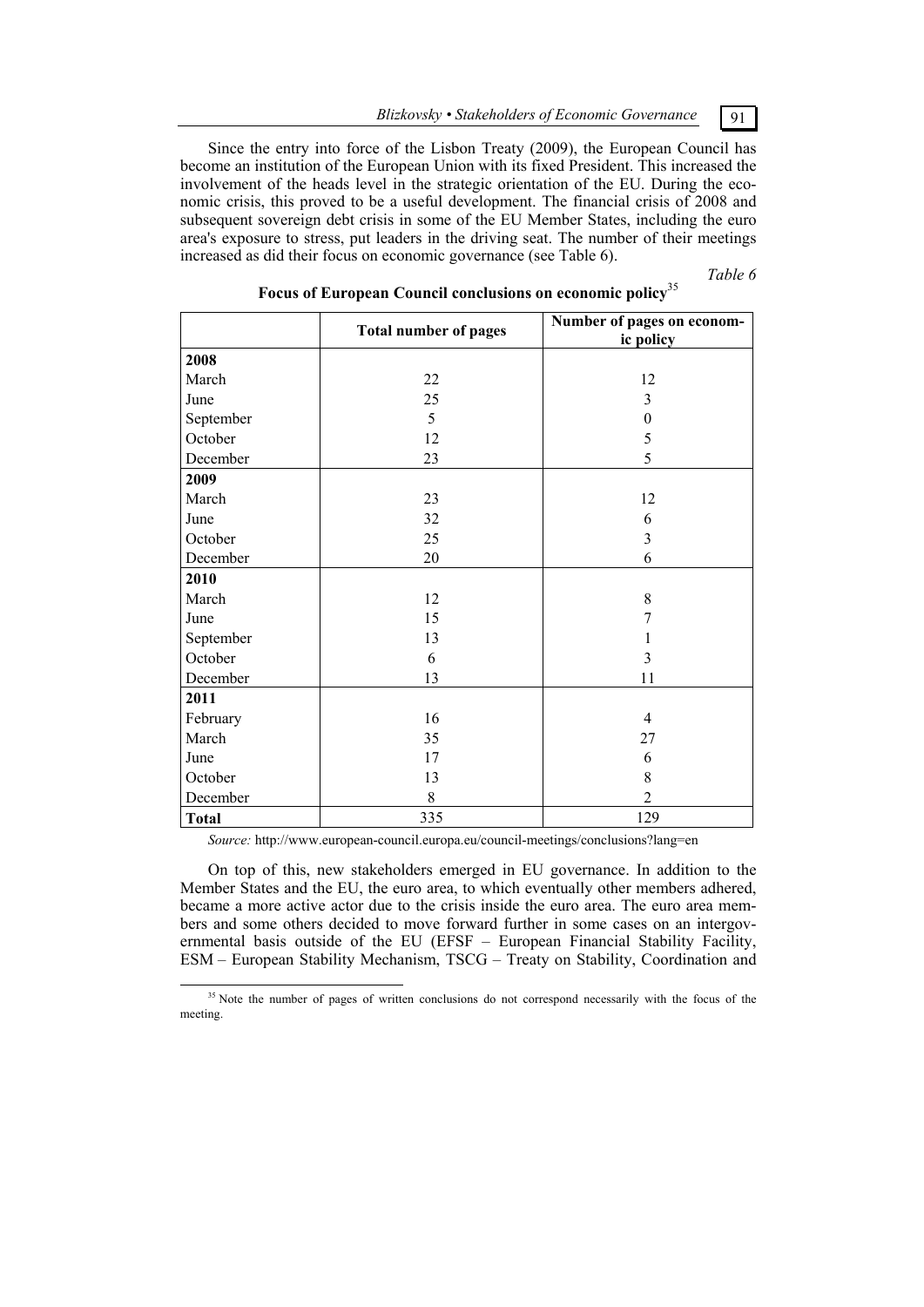Governance in the Economic and Monetary Union).<sup>36</sup> This was not in conflict with the EU, but rather a supportive measure. The number of meetings on economic issues during the crisis increased as did the variety of meetings (formal/informal EU meetings, informal euro area meetings, intergovernmental meetings).

If we look at the interplay between the global and EU economic governance, we see a case of inter-dependence and mutual influence.<sup>37</sup> The EU and its Member States have been proactive stakeholders of global economic governance and have thus shaped the global economic rules. On the other hand, the EU has been a recipient of the global economic governance and implemented what has been decided at the global level.

It is worth comparing the approach taken at the global and EU levels in different segments of economic governance (Table 7). The table shows that there has possibly been mutual inspiration. In some cases, the practices of the EU could have been of interest for the broader scale in the case of macroeconomic policy, structural policy and possibly tax coordination. The global example was possibly an inspiration for the EU/euro area in fields such as financial assistance and financial stability.

*Table 7* 

|                         | <b>Global governance</b> |                  | EU governance                                                          |                                                                                                                        |                                                                                                                                      |
|-------------------------|--------------------------|------------------|------------------------------------------------------------------------|------------------------------------------------------------------------------------------------------------------------|--------------------------------------------------------------------------------------------------------------------------------------|
| <b>Issues</b>           | Forum                    | Instru-<br>ment  | Forum                                                                  | <b>Instrument</b>                                                                                                      | Comment                                                                                                                              |
| Macroeconomic<br>policy | G20,<br>G7/8             | FfG,<br>dialogue | EU-27<br>$EU-17$<br>Eurogroup,<br>Euro<br>Summit<br>$EU-25$<br>$EU-23$ | EU Treaty,<br>$SGP, ^{38}$ 'Six-<br>Pack, 'Two-<br>Pack'<br>Policy<br>guidance<br>Treaty<br>$(TSCG)^{39}$<br>Euro Plus | EU coordina-<br>tion more ad-<br>vanced (norma-<br>tive govern-<br>ance)<br>Source of in-<br>spiration for<br>global govern-<br>ance |
| Monetary<br>policy      | G7,<br>G20               | Dialogue         | EU, ECB                                                                | Pact<br>Single<br>currency                                                                                             | Euro area gov-<br>ernance fully<br>harmonized                                                                                        |

**Global and EU economic governance** 

<sup>&</sup>lt;sup>36</sup> Begg, I. The EU's Response to the Global Financial Crisis and Sovereign Debt Crisis: Economic Governance under Stress? Workshop on Leadership, Decision-making and Governance in the EU and East Asia: Crisis and Post-crisis. EU Centre in Singapore, November 21–22, 2011. Singapore; Blizkovsky, P. Economic Governance and Solidarity: A Complex Relationship // Studia Diplomatica. – Vol. LXIV, Num. 4. The European Union and Economic Governance; Blizkovsky, P. The New Economic Governance of the European Union: What is it and Who does What? // Policy Brief Series. – 2011. – Num. 4. – URL: http://www.spp.nus.edu.sg/docs/policy-briefs/thebriefing-room/2011/tbrPB11-04.pdf; Gloggnitzer, S., Lindner, I. Economic Governance Reform and Financial Stabilisation in the EU and in the Eurosystem – Treaty-Based and Intergovernmental Decisions // Monetary Policy and the Economy. – 2011. – Num. 4. – Pp. 36–58.<br><sup>37</sup> Renard, T., Bishop, S. The European Union and Emerging Powers in the 21<sup>st</sup> Century: How Europe Can

Shape a New Global Order. – Farnham: Asghate Publishing, 2012.<br><sup>38</sup> The Stability and Growth Pact.

<sup>&</sup>lt;sup>39</sup> The Treaty on Stability, Coordination and Governance in the Economic and Monetary Union.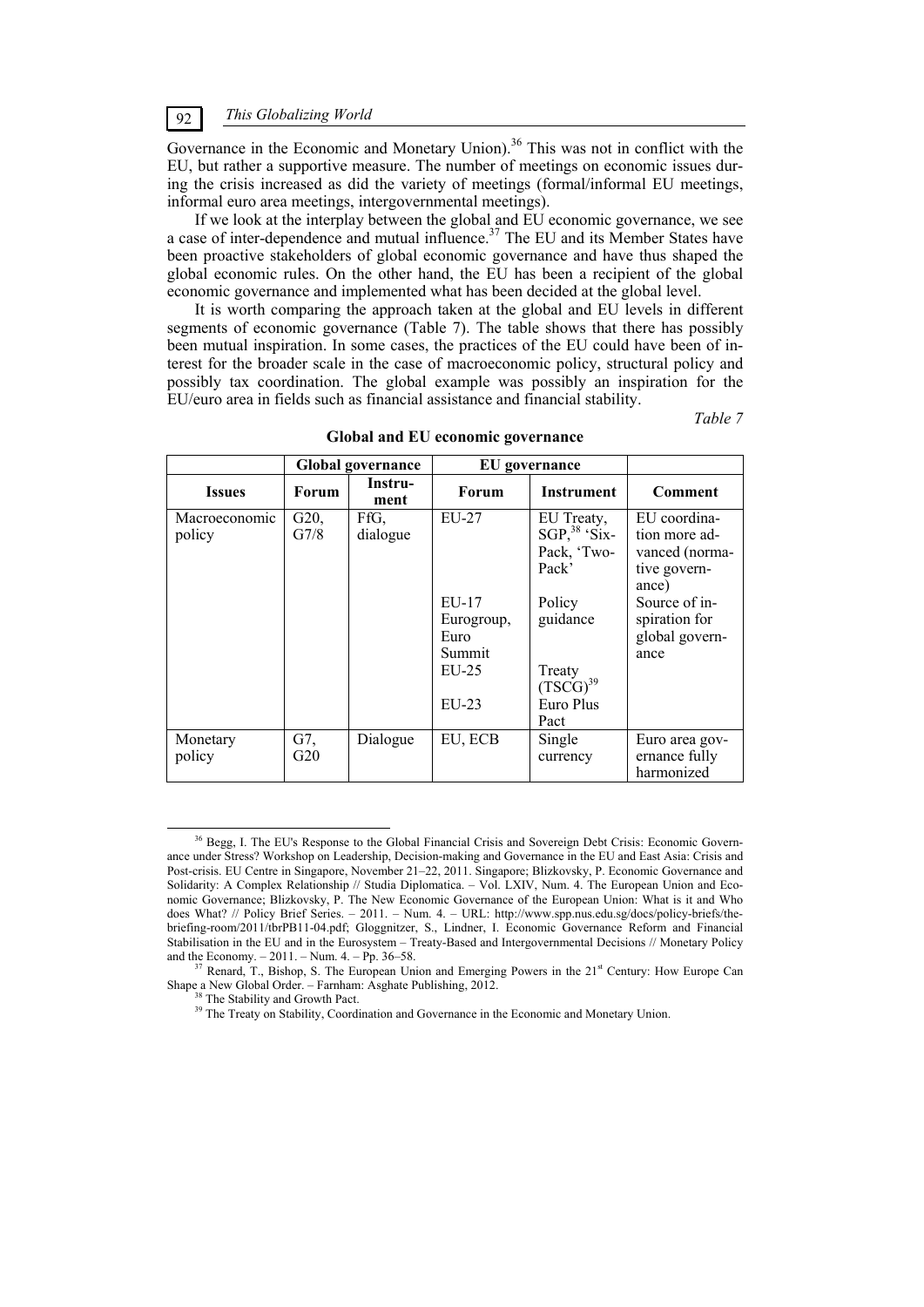|                                     |                           |                                                  |                                                        |                                                                    | <i>Lable / continued</i>                                                                        |  |
|-------------------------------------|---------------------------|--------------------------------------------------|--------------------------------------------------------|--------------------------------------------------------------------|-------------------------------------------------------------------------------------------------|--|
|                                     | <b>Global</b> governance  |                                                  | <b>EU</b> governance                                   |                                                                    |                                                                                                 |  |
| <b>Issues</b>                       | Forum                     | Instru-<br>ment                                  | Forum                                                  | <b>Instrument</b>                                                  | <b>Comment</b>                                                                                  |  |
| Structural<br>policy                | G8,<br>G20                | FfG,<br>dialogue                                 | EU-27                                                  | EU Treaty,<br>SGP, 'Six-<br>Pack'.<br>'Two-Pack'                   | EU coordina-<br>tion more ad-<br>vanced (norma-<br>tive, coordina-<br>tion, peer pres-<br>sure) |  |
|                                     |                           |                                                  | EU-17,<br>Eurogroup,<br>Euro<br>Summit<br><b>EU-25</b> | Policy<br>guidance<br>Treaty<br>(TSCG)                             | Source of in-<br>spiration for<br>global govern-<br>ance                                        |  |
|                                     |                           |                                                  | $EU-23$                                                | Euro Plus<br>Pact                                                  |                                                                                                 |  |
| Financial<br>assistance             | <b>IMF</b>                | Loans                                            | EU-27                                                  | Loans for<br>non-euro<br>members                                   | Global govern-<br>ance source of<br>inspiration for<br>euro area                                |  |
|                                     |                           |                                                  | EU-17                                                  | $EFSF^{40}$<br>ESM <sup>41</sup><br>loans for<br>euro mem-<br>bers |                                                                                                 |  |
| Financial<br>stability              | G20,<br>G8,<br><b>FSF</b> | <b>Risk</b><br>identifica-<br>tion               | <b>EU</b>                                              | $EFSF - risk$<br>identifica-<br>tion                               | Global govern-<br>ance source of<br>inspiration for<br>EU                                       |  |
| Financial regu-<br>lation           | $\overline{G20}$          | Political<br>commit-<br>ment                     | <b>EU</b>                                              | Legal obli-<br>gations                                             | <b>Binding EU</b><br>governance in<br>line with global<br>political com-<br>mitments            |  |
| Capital<br>requirements of<br>banks | G20<br>Basel<br>process   | Political<br>commit-<br>ment<br>Rule-<br>setting | EU                                                     | Legal obli-<br>gations fol-<br>low Basel<br>process                | EU governance<br>follows global<br>governance                                                   |  |
| Accountancy                         | G20                       | Political<br>commit-<br>ment                     | EU                                                     | Legal obli-<br>gations fol-<br>low IASB                            | EU governance<br>follows global<br>governance                                                   |  |

process

*Table 7 continued* 

40 The European Financial Stability Facility.

<sup>41</sup> The European Stability Mechanism.